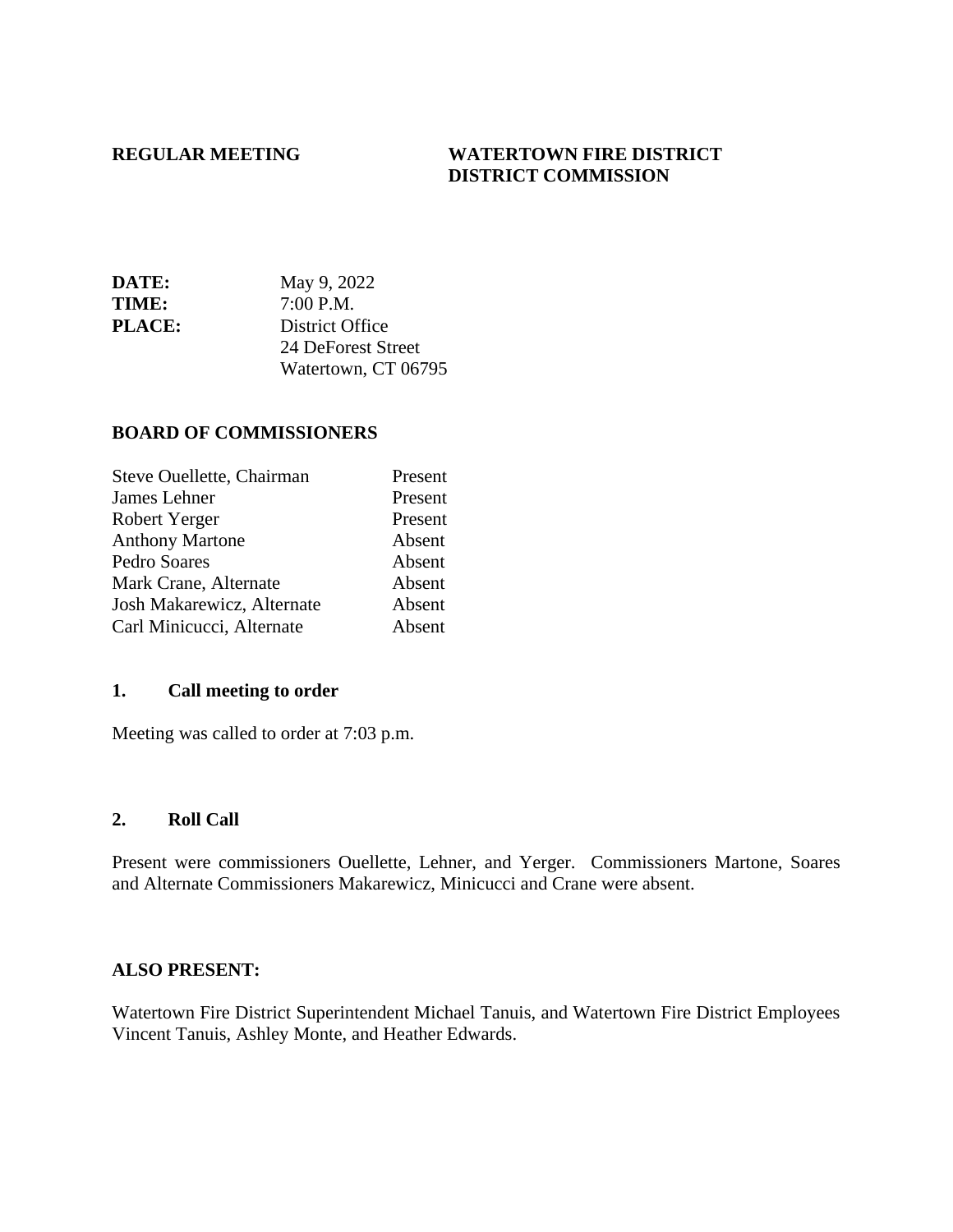## **3. Public Commentary**

There was no public commentary.

**MOTION:** By Mr. James Lehner and seconded by Mr. Robert Yerger to close public commentary.

Motion passes unanimously.

## **4. Approval of Minutes**

**MOTION:** By Mr. Robert Yerger and seconded by Mr. James Lehner to approve the minutes from the Monday, April 11, 2022 Regular Meeting.

Motion passes unanimously.

# **5. Superintendent's Report**

Mr. Tanuis reported hydrant flushing has been completed.

# **6. Chairman's Report**

The Chairman had nothing to report.

## **7. Adjournment**

**MOTION:** By Mr. James Lehner and seconded by Mr. Robert Yerger to adjourn the Regular